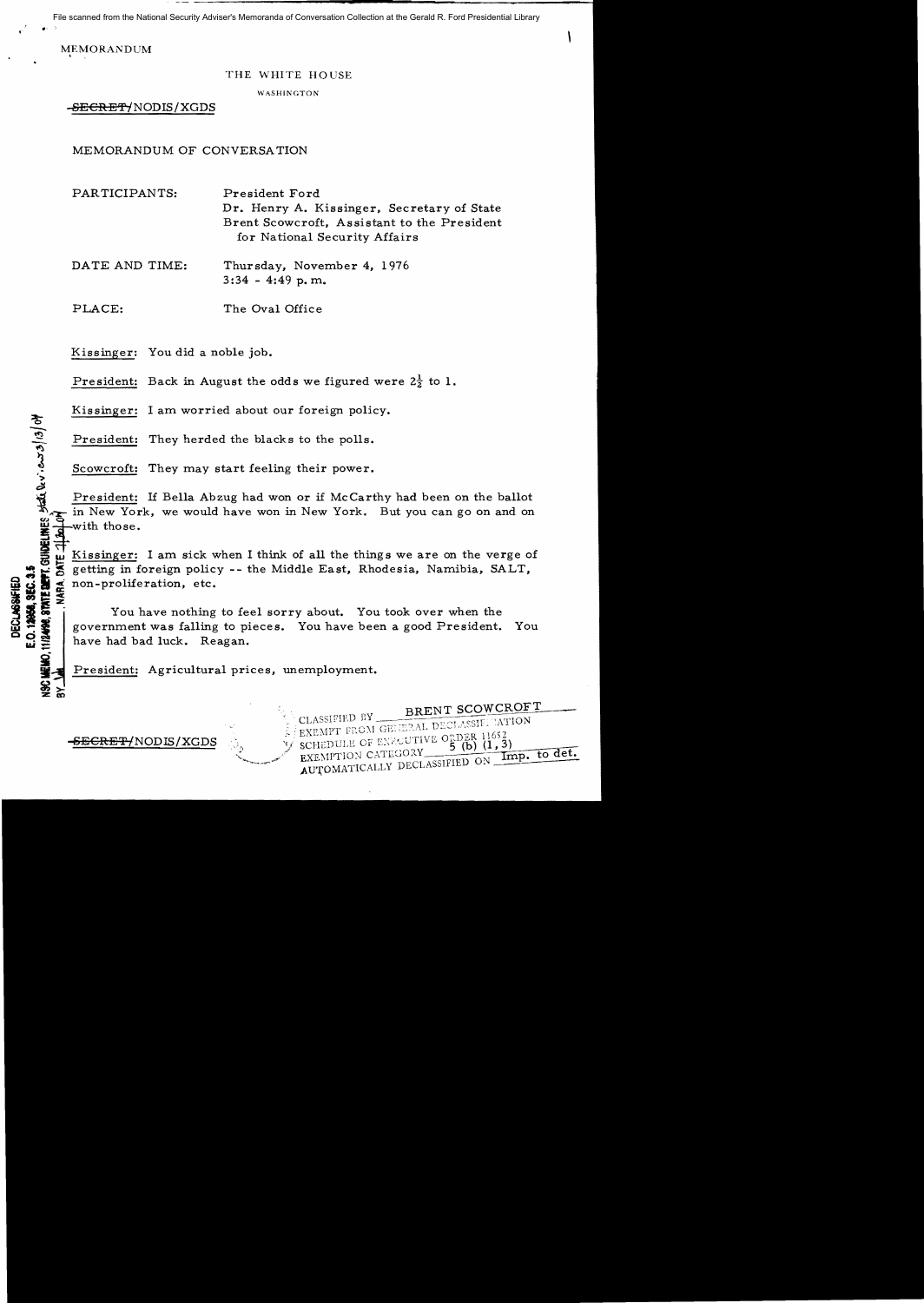## $-$ <del>SECRET/</del>NODIS/XGDS 2.

..

Kissinger: And on employment, just a few months would have made the difference.

What those bastards did to you in the Pentagon....

President: I agree with you.

Kissinger: They will pay for it.

Scowcroft: All you have to do is look at the budget figures.

President: That's right. Defense has been allocated 119 and what are they up to?

Scowcroft: 130 and rising.

President: There is just no way. They are nuts.

Kissinger: They have got to fund their social programs. They will say it's fat, etc., but it will be bad.

(Discussion of possible personnel. )

President: Tell me about Geneva. I see Smith has packed his bags.

Kissinger: That means nothing. The blacks are making optimistic sounds and they are now actually going down the five points.

Did you know Makarios called a holiday when Carter won?

President: Really? How about the Israelis?

(Discussion of Jewish votes, Dayan, etc.)

Kissinger: The Israelis need you, too, though they may not realize that for a while. They think they are in the clear now, but the Soviets will get back in and we may have a war.

President: I am worried about oil prices. Is there anything we can do?

Kissinger: We could send an emissary, but I don't think you should risk your prestige on it.

<del>SECRET/</del>NODIS/XGDS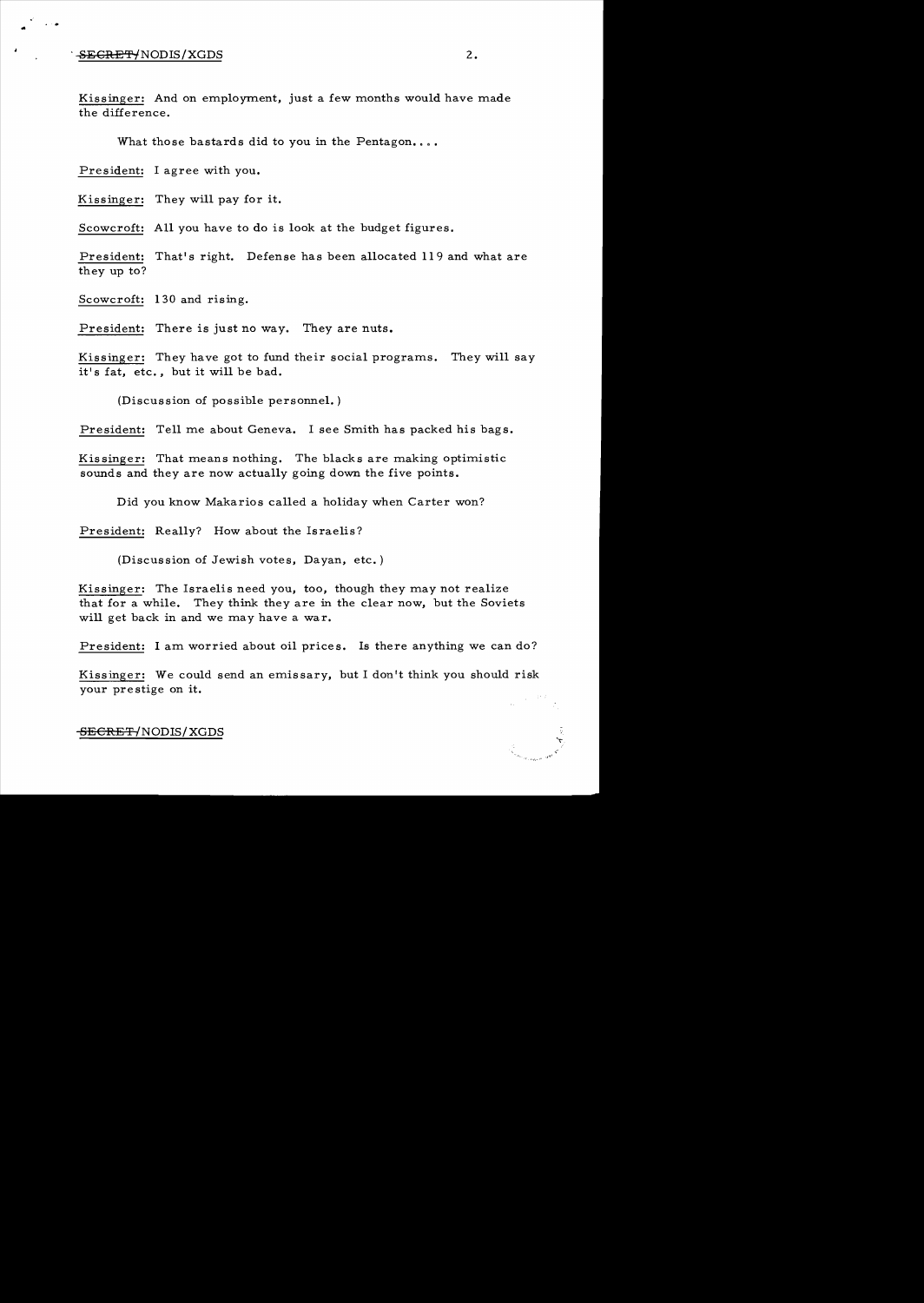## $SEGREF/NODIS/XGDS$  3.

President: Should it be you?

Kis singer: I am. about in as bad shape as you. I hate to tell you, but these foreigners will start buttering up to Carter. Maybe Robinson. I think the best for you and me is to do the day-to-day business. The bureaucracy will start blocking if we try.

But you should go to the Middle East next year after a decent interval.

Scowcroft: That is an excellent idea. I think you need to stay in the limelight and lead the party. Otherwise Reagan will take it over.

(Discussion of Scranton UN issues -- UN, Angola, Israeli occupied lands. )

(More discussion of the election.)

President: What about Lebanon?

Kissinger: Another great success. The PLO is going back with their camps, being put into their place, Syria has things under control, the Saudis are doing okay, and the Arab League Army is going to protect the Israeli border for infiltration.

(Discussion of Republican politics. )

Kissinger: Carter I think could easily be a one-term President.

President: He has a lot of IOU's out, in bad hands. We may have another  $1946.$ 

(General discussion)

Kissinger: These new guys are hungry. They are thinking of their prerogatives, not the country. What a President needs to have is the ability to live in a pressure cooker day-after-day. A President has to have a steady character to be able to withstand the pressure.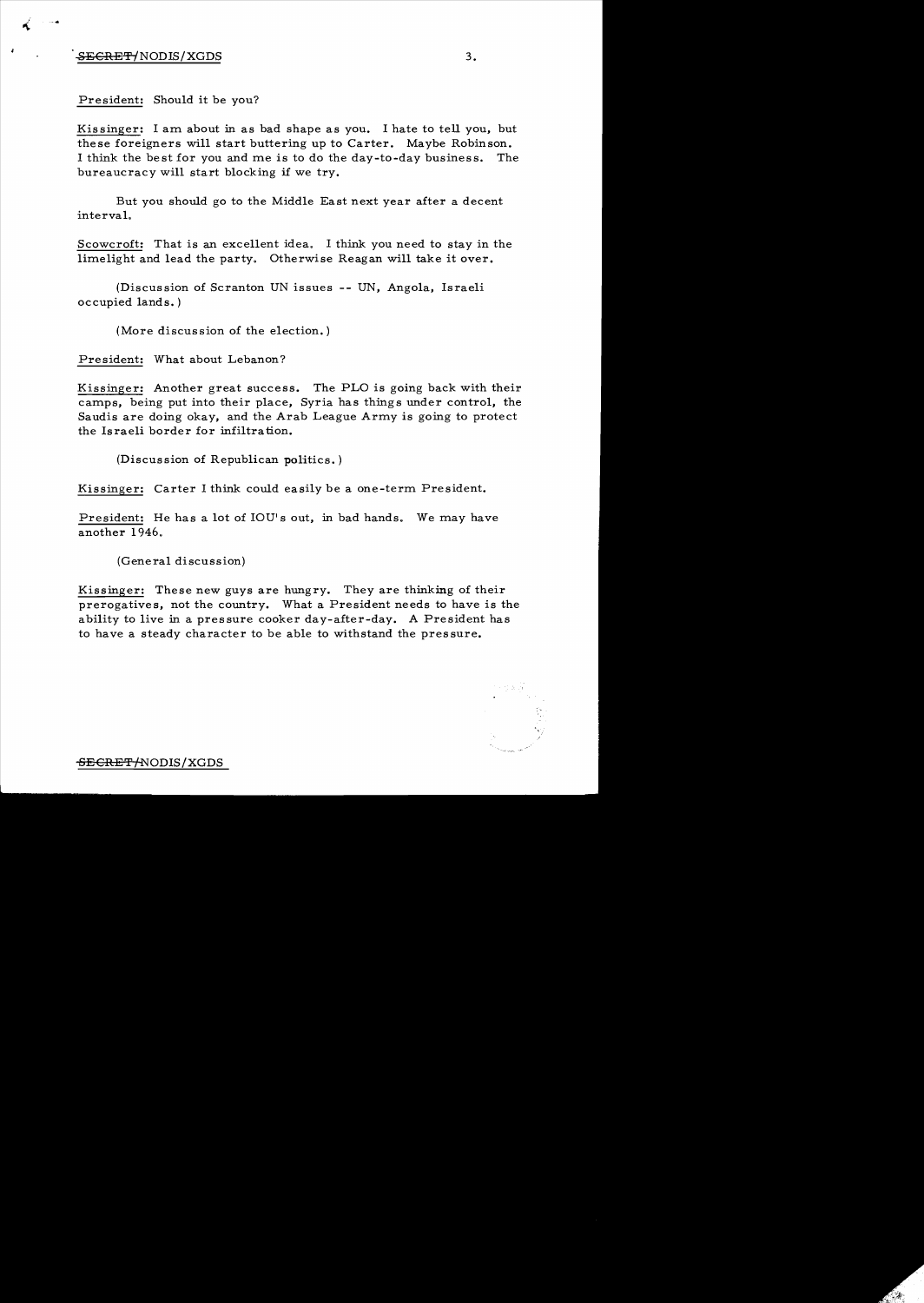Turken

 $P|K$ NOV.4,1976  $3!34-4:49$ K jamaila work job P Back in Onge odds one figural were ? 1/2 1/2 K I were it about an principa polin P They here el - blacks To gollo S They arry start feeling their power May any had wear or the Turky bene c hellot, we would have work 4. But you component of that. K Sain sick when I think of all a Thing eux aux me compet petting un FPproblementaring You have enthing to full pory eluit. Jan Took over cedering out was falling to pieces, for have toma good free. Jam har hul bad bick Reuga l'agueration peries, imployement. R And an implayment, just a four innths <u>revoud huniminale dip.</u> Ushot Those Constants did to you in Meridage. l'expression. K Temparill pay for I. 5 All you haven't de no born at a budyet proposes.<br>P That's right, Deplore has been allowed 119 + cethat du cluj mp 8 -5 130 and rainy. P Thêre is just ens vous. Thy are suits

E.O. 12958, SEC. 3.5 NSC MEMO, 11/2408, STATE DEPT. GUIDELINES, State leview 3/13/04<br>9Y (14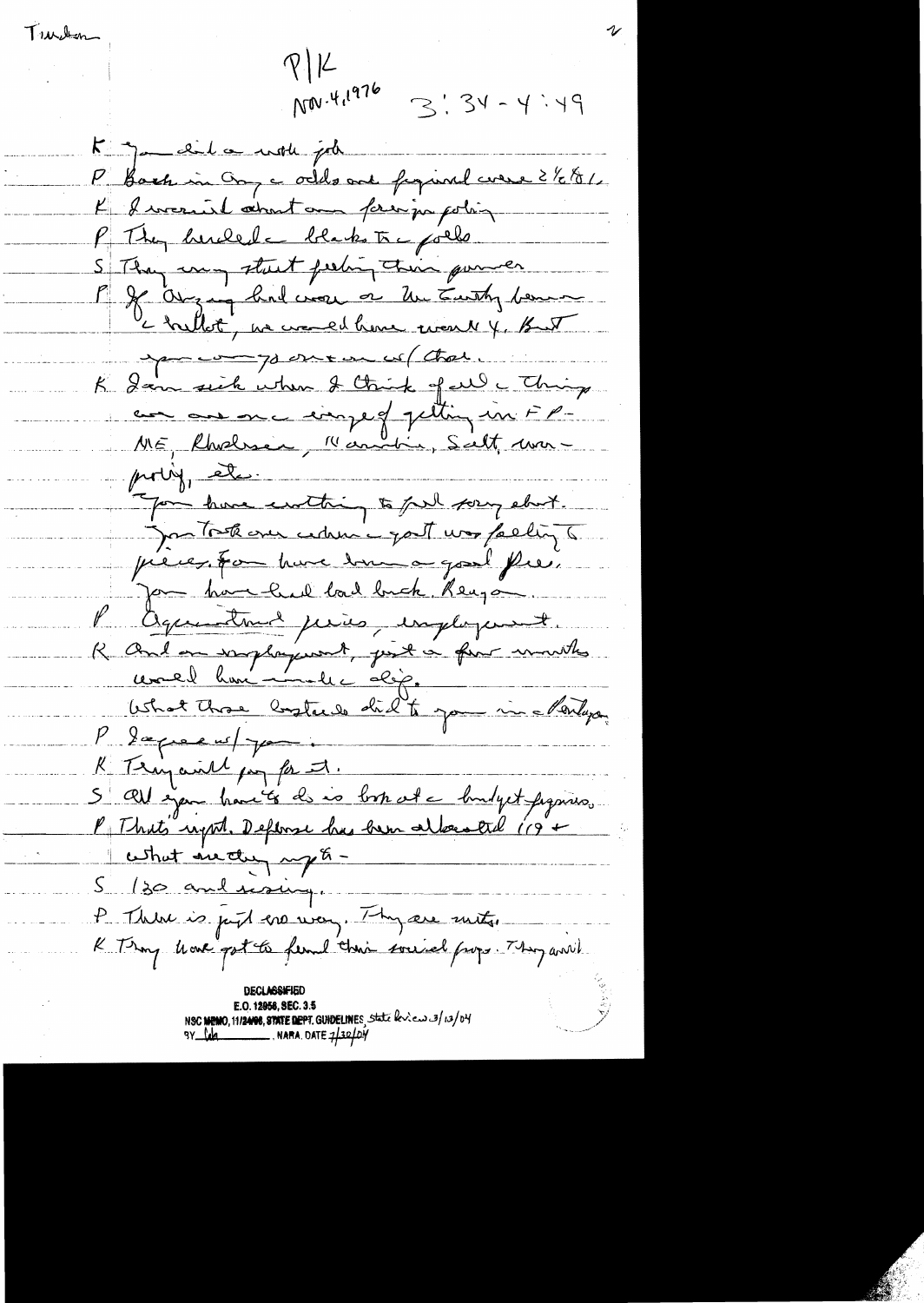say et pet, etc. bust et avis be tal partied dire bup K Flat move withing The blacksons washing gérinative comme rolling au mour autrelly going lance 5 pts. Délga ban Makinio catholic botiling? P Revilly. How and a Society? (Desirieux f) Jamie 18th, Doyne, Nu) K Till Israelis man de mel you too Trather Close court but a Sure will get back in + un un lime une 1 Jan crossiel about ail prise, Is there augthing go an complete K case certification envison, but 2 dont think you should risk join perting on P ge pe et la jou ? le dans alanest in ces but shape a you. I hate to tell you, but there foregares with start bottening syste Caster, home Robinson, Itail clout forque a ine interestion to long bassiness, Mr bureaumon with thant betweening of me ty But you should go to a link with your Sabit eftera decent internal